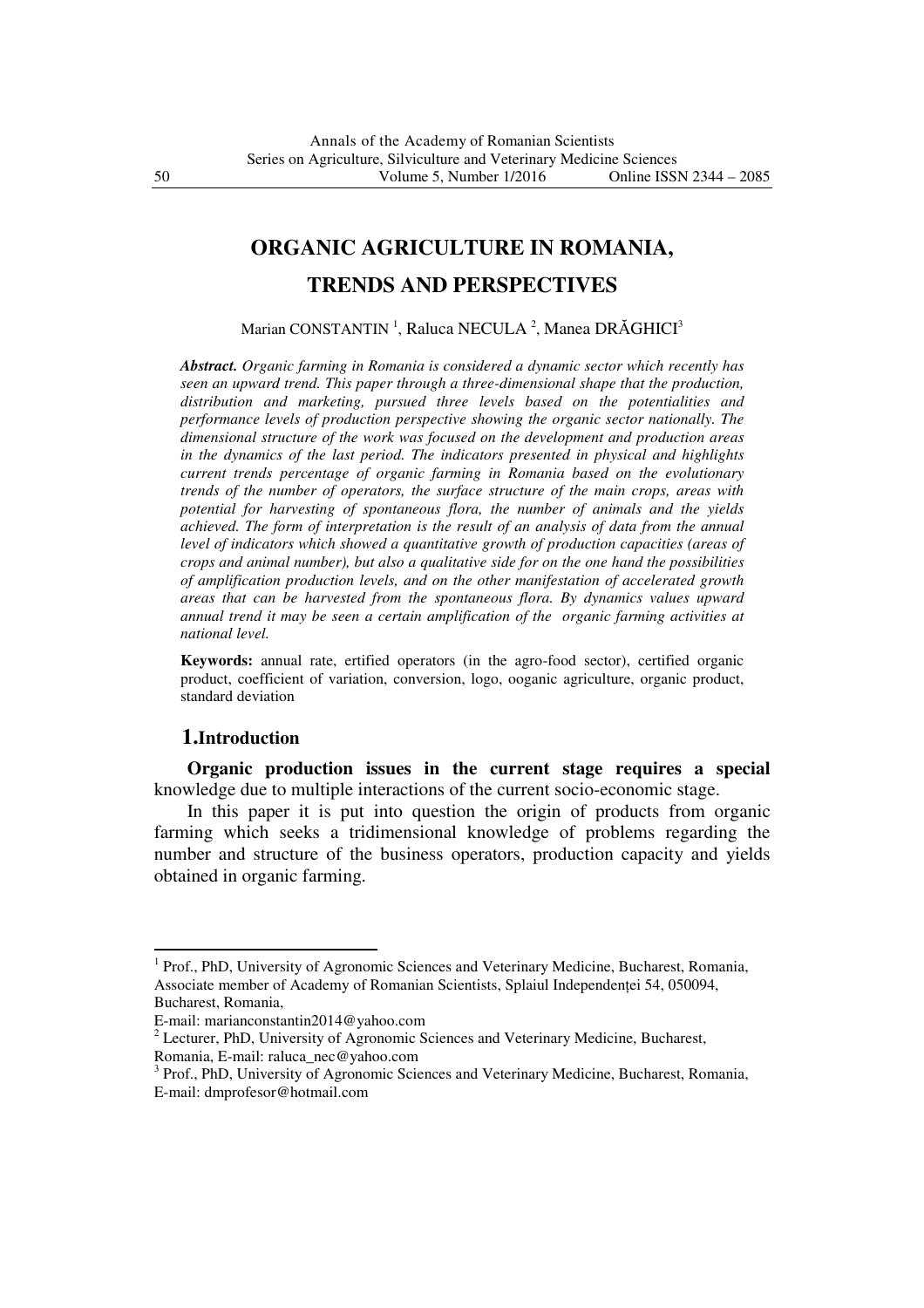All of these issues analyzed nationally in the dynamics of the 2010-2014 pointed out the achievements, and, on this basis, specific indicators were calculated and analyzed.

The values of the indicators were expressed within differential forms in which, on one hand, it was played the amount expressed in physical units and also in percentage, and, on the other hand, the varying levels of probability given by the statistics.

The levels of these indicators highlights the trends and prospects of organic farming in Romania in an optimistic view.

#### **2. Materials and methods**

The national database was represented by the annual levels of 2010-2014 period [3] [4], which according to the used methodology were viewed in a different manner, but correlative. This is because the trends and prospects arising from this work are related to methods of solving, which are differentiated by the intensity of application in the territorial structure of organic farming.

The methodology was based on measurements commonly used in economics (indicators being expressed in concrete units of measurement and percentages) but also the interpretations drawn from the statistical indicators (average, standard deviation, coefficient of variation and annual rates). To interpret the indicators, there were followed specific structures at which the differences have been made on the forms regarding the certified organic / conventional systems. By these indicators, it was aimed to assess the competitiveness, making comparisons on the levels of studied temporal dynamics, and also the variation of the phenomena manifested in organic farming[2].

The methodology used in the paper aimed to highlight the elements of differentiation of the offer in the organic products market (pursuing the structural number of operators, surfaces and productions), played by appropriate indicators that can show / substantiate clearly the need and superiority effects of organic agriculture.

#### **3. Results and discussions**

The structure of this paper was gradually staged to respond to the current knowledge on the related issues, but also to the perspective development of organic farming in Romania. In this context, it was covered by a tridimensional sequential analysis including: recognizing the operators who can act in the organic food system; the potential and the actual capacities of organic production; the achievements of the ecological productions in the dynamic of these productions. All of these are shown both in the overall and in the production structure of animal and vegetal sectors whose interpretations are given by tables and graphs that substantiates particularly the organic farming trends and prospects nationwide.

# **3.1. Operators in the organic farming system in Romania**

Preoccupations on organic farming and their results are focused primarily on the human factor which, in organic farming, is represented by the operators of this sector. Its structure is represented by producers, processors and traders, importers and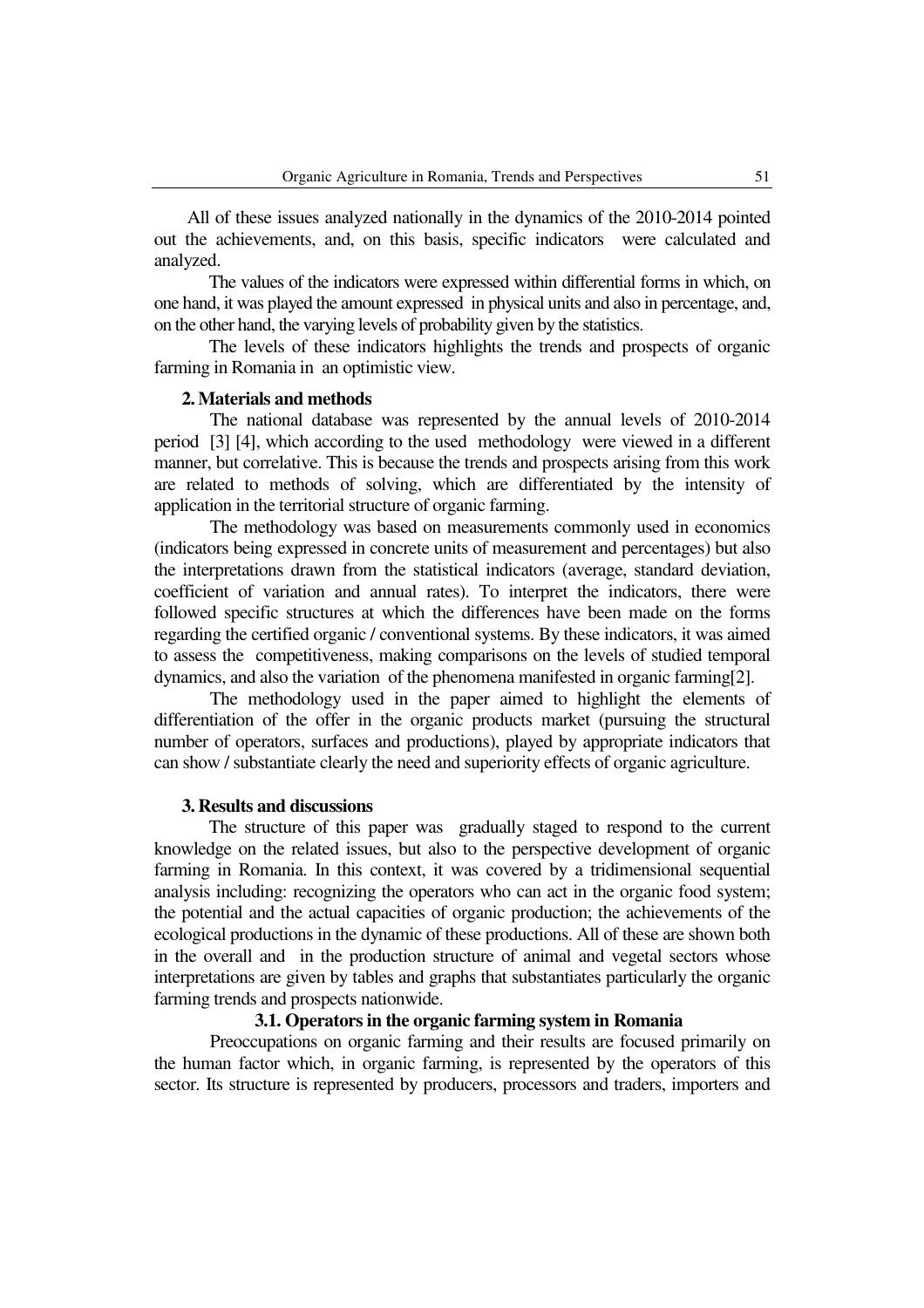exporters, which have the role of intervention throughout the agri-food supply chain of organic products[1].

Mentioning particularly the growing number of processors, whereas the area under organic farming grows from year to year[6]. For the period 2010-2014, Table 1 presents the dynamics of the certified operators and organically farmed area in Romania, from which we can say the following:

- the number of certified operators has increased in an accelerated manner so that in 2012 it reaches a total of 14,470, being 4.58 times higher than in 2010. Still we can discuss the situation of 2012 and further where the number of registered operators is much higher (number being of 26,736 according to the situation shown in Fig. 1), but after completing the inspections carried out by inspection bodies and certification and granting certificates, their number is shrinking. At an average of 11,613 operators in the analyzed period it was found a standard deviation that measures the scattering elements examined of 4,147 and a coefficient of variation of 35.7 %, which reflects that the data series is not homogeneous, and in addition, the annual growth rate was 46.34 %;

- the increases regarding the operators number are much higher than the increase in the green area which causes the organic area / farmer to fall in differentiated rhythms. Thereby, the values provided by the standard deviation for the surfaces are much higher than the surfaces reported / operator (41.5 and 12.0 respectively), a situation that causes sharp variations for annual rates (by comparison the same indicators values are 12.7% and -23.3% respectively). To be noted that the coefficient of variation is inferior in the annual comparative analyzes of the overall organic surfaces (only 16.1%) compared to the surface per operator (which is 42.8%).

| Indicator                                 | MU              | 2010  | 2011  | 2012   | 2013   | 2014   | Mean   | Standard<br>deviation | Coefficient<br>of<br>variation<br>$(\%)$ | Annual<br>rate<br>(%) |
|-------------------------------------------|-----------------|-------|-------|--------|--------|--------|--------|-----------------------|------------------------------------------|-----------------------|
| Number of                                 | No.             | 3.155 | 9.703 | 15.544 | 15.194 | 14.470 | 11.613 | 4.147                 | 35.7                                     | 46.34                 |
| certified<br>operators in<br>organic farm | $\%$            | 100.  | 307.5 | 492.7  | 481.6  | 458.6  | X      | X                     | X                                        | $\boldsymbol{X}$      |
| The total                                 | Th. ha          | 182.7 | 229.9 | 288.3  | 301.1  | 289.3  | 258.3  | 41.5                  | 16.1                                     | 12.17                 |
| area in the<br>organic<br>farming         | $\%$            | 100.0 | 125.9 | 157.8  | 164.8  | 158.3  | X      | X                     | X                                        | X                     |
| Eco-area                                  | ha/<br>operator | 57.9  | 23.7  | 18.5   | 19.8   | 20.0   | 28.0   | 12                    | 42.8                                     | $-23.3$               |
| /operator                                 | $\%$            | 100.0 | 40.9  | 32.0   | 34.2   | 34.5   | X      | X                     | X                                        | X                     |

**Table 1.** Dynamics of the certified operators and organic farmed area in Romania for the period 2010-2014

Source: Communications inspection and certification agency, Eurostat classification [3]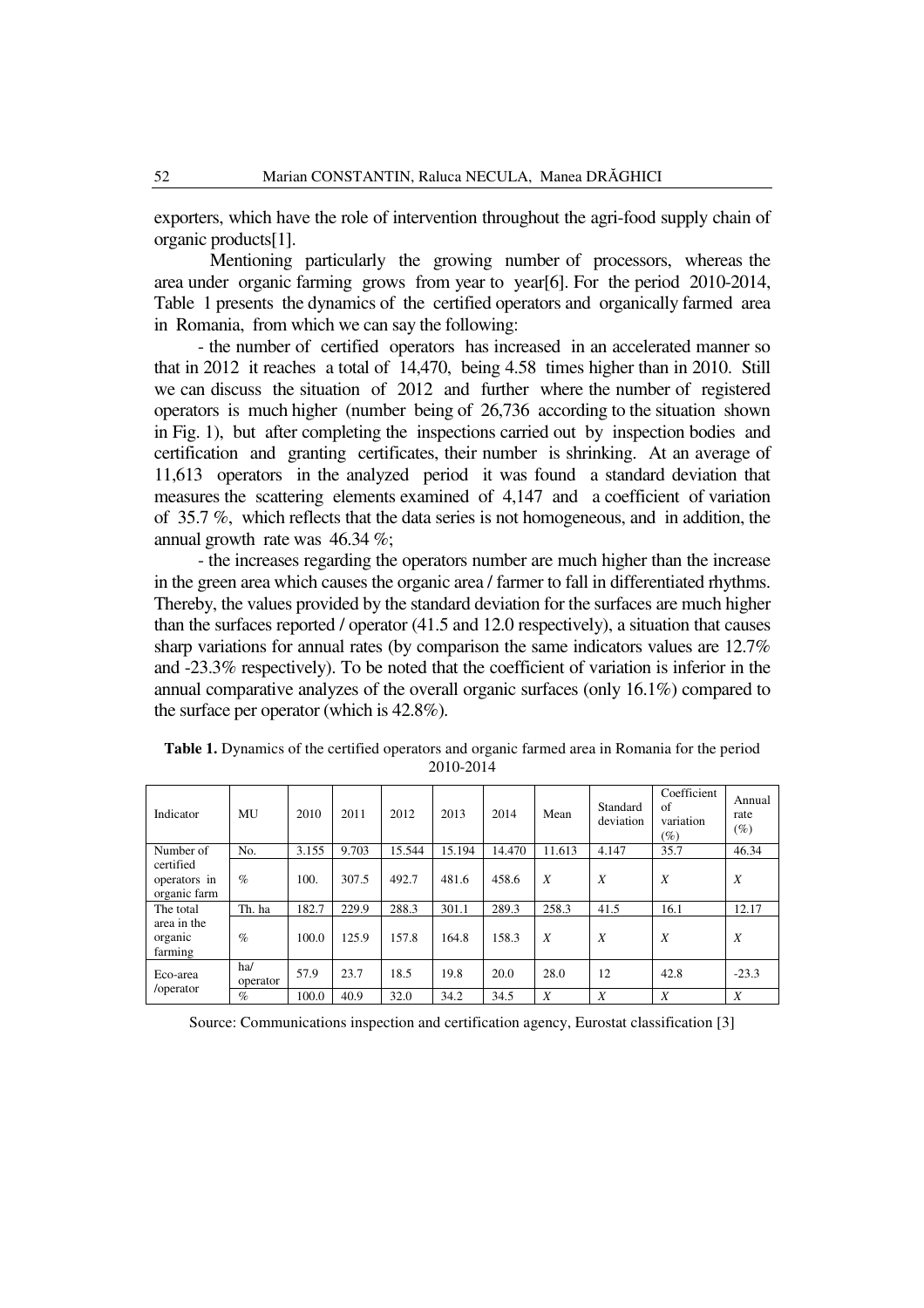

Fig.1. The number of registered operators in organic farming in Romania

Overall, it can be noted the yearly variational flow, which is due in particular to the existing support measures for the conversion period granted under Article. 68 of Regulation EC No. 73/2009 which establishes common rules for direct support schemes for farmers under the common agricultural policy and establishing certain support schemes for farmers.

Also it can be indicated that after the checks carried out by the certification and inspection agencies, only the operators who have complied with the rules of production will receive a certificate of organic product and will be able to label products with the words ,,green" by national sign "ae". It may be said that the label affixed to an organic product is required following the indications: reference to the organic production, logos, the name and code of inspection



and certification agency which carried out the inspection and released the certificate of ecological product [1].

Next, referring to the organization of processing and marketing of the goods, it can be said that, in the current stage, this activity is an important element in the sector of organic farming. In the processing system it was created a structure specific to organic products. Exemplifying the situation of year 2012 (shown in Fig. 2), it appears that the most processing units are in the grain storage system (40.80%), honey and bee products (18.44%), pasta, flour and bakery products (7.76%), eggs packing (6.79%), spices and berries (5.82%).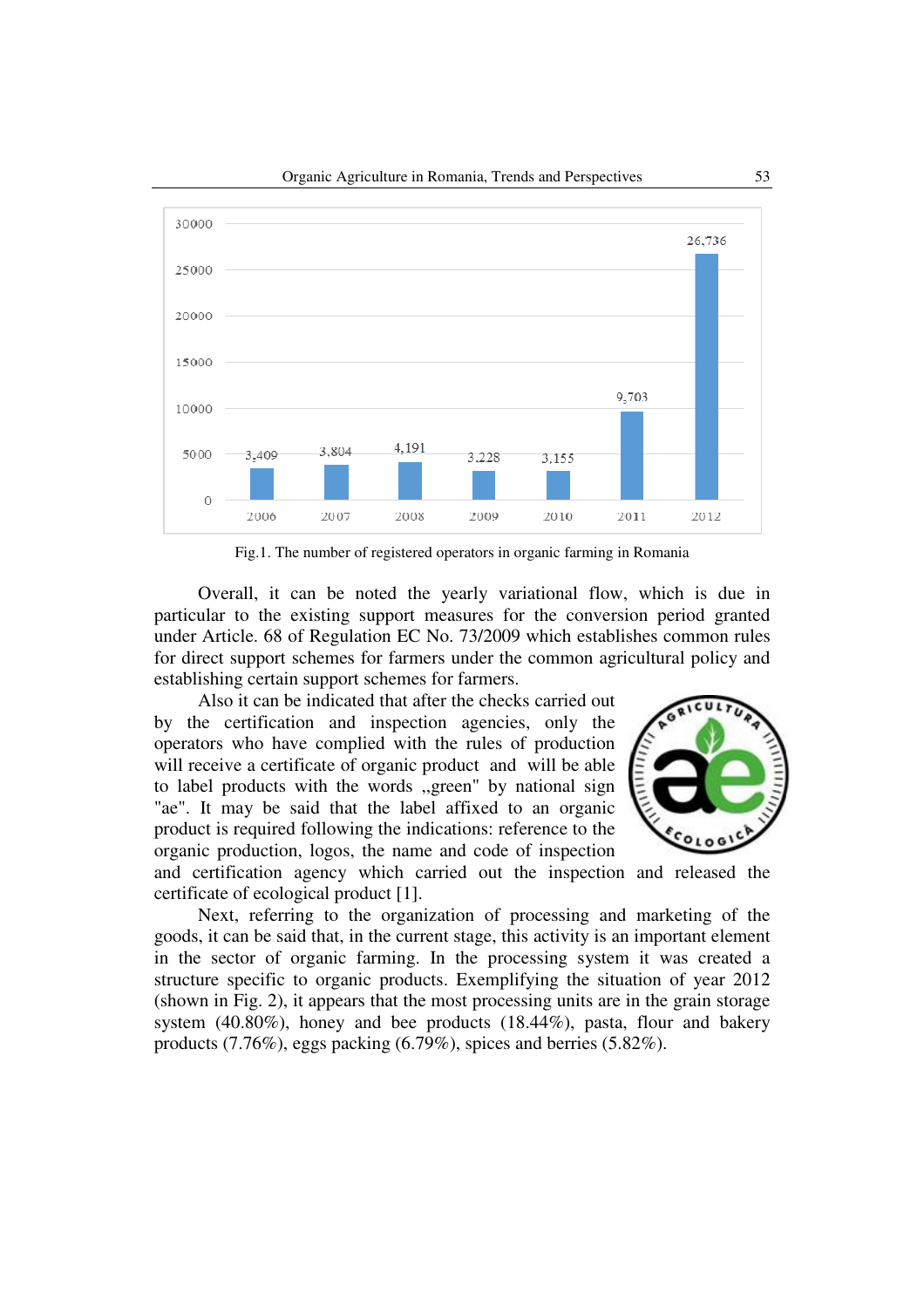

Fig. 2.The structure of agri-food processing units in Romania (Source: Ministry of Agriculture and Rural Development).

Here it appears that the competitiveness of organic products is mainly determined by the number and structure of registered operators in this sector. At the current stage is carried out a continuously increase of the number of processors especially since the production potential of organic farm register increases from year to year. Regarding the marketing of organic products we can say that this is done only by registered traders to MADR, through various market channels: sales from the farm's gate, sales through wholesale stores, sales in specialized stores, sales in international market for green products (www.agricultura-ecologica.ro), seasonal sales in the markets [5, 8]

From all this, one can deduce that operators throughout the chain of production and distribution of an organic product must comply with applicable rules laid down in EU and national legislation. They must submit their work of visits conducted by inspection and certification agencies in order to compliance with the legal requirements for organic production.

#### **3.2. Organic production capacities**

Knowledge of organic production capacities (with reference to surface and livestock) is the key element, and incipient in the study of organic farming system. Of course, existing potentialities are certainly influenced by the socioeconomic factors of each national territorial area. Referring to organically cultivated areas in Romania, it can be shown that they are still lower than the existing possibilities. By comparison with major European countries cultivators, the situation shown in Fig. 2 we can see that Romania is far below possibilities.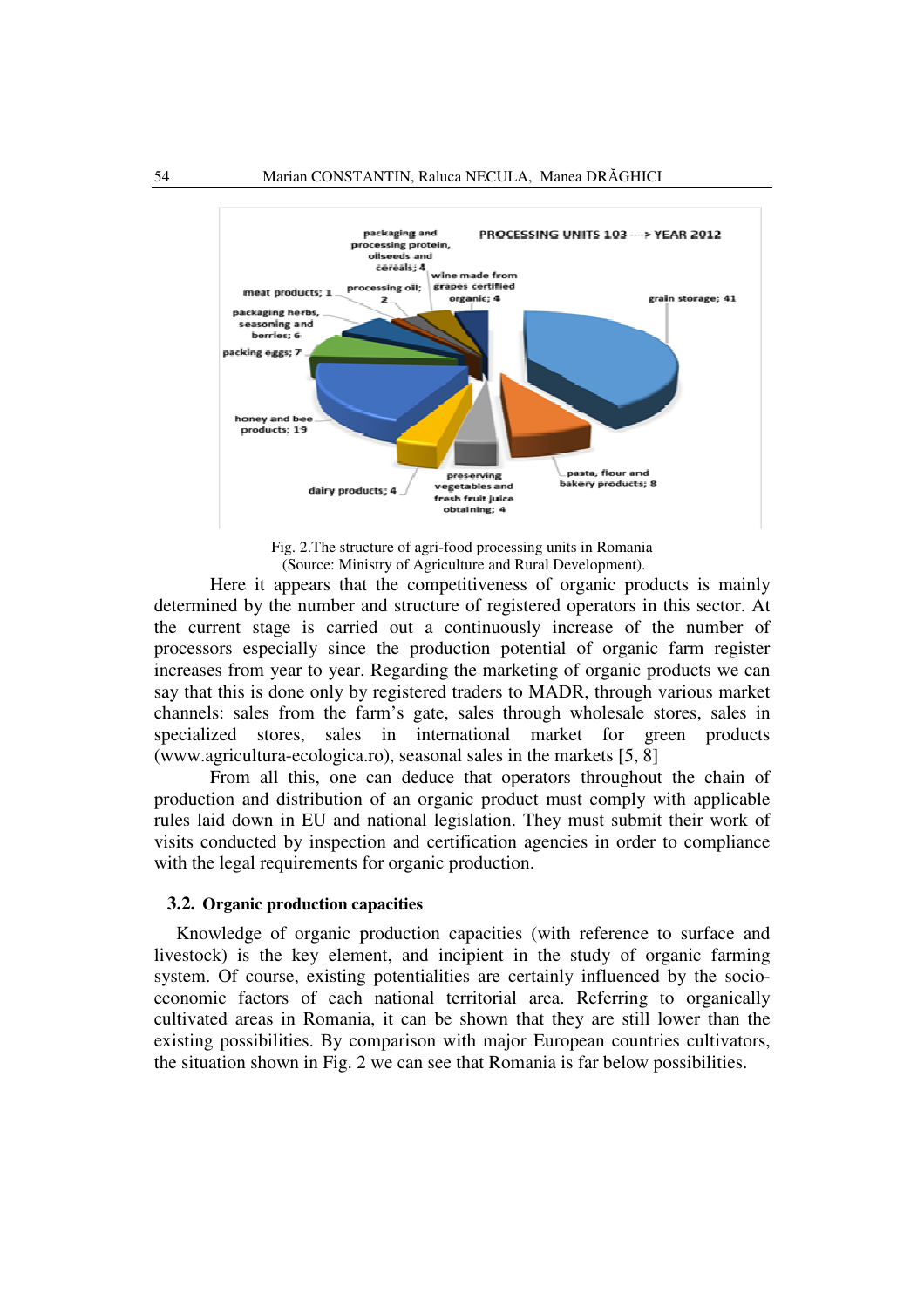

Fig. 3. Surface in organic farming in Europe, year 2011, MU: Ha (Source: Ministry of Agriculture and Rural Development).

This causes that further, in the dynamics of the years 2010-2014, to be analyzed the areas (in the structure of main crops) and livestock (for main species).

The structure of organic crops from Romania is illustrated in Table 2, where it follows a differentiated level of cultures, but also an increase in the total area under cultivation. It is worth mentioning that grain, which is prevalent, records a significant annual growth rate. With significant areas can be mentioned pastures and hayfields crops but in the latter part of the period considered are registered declines.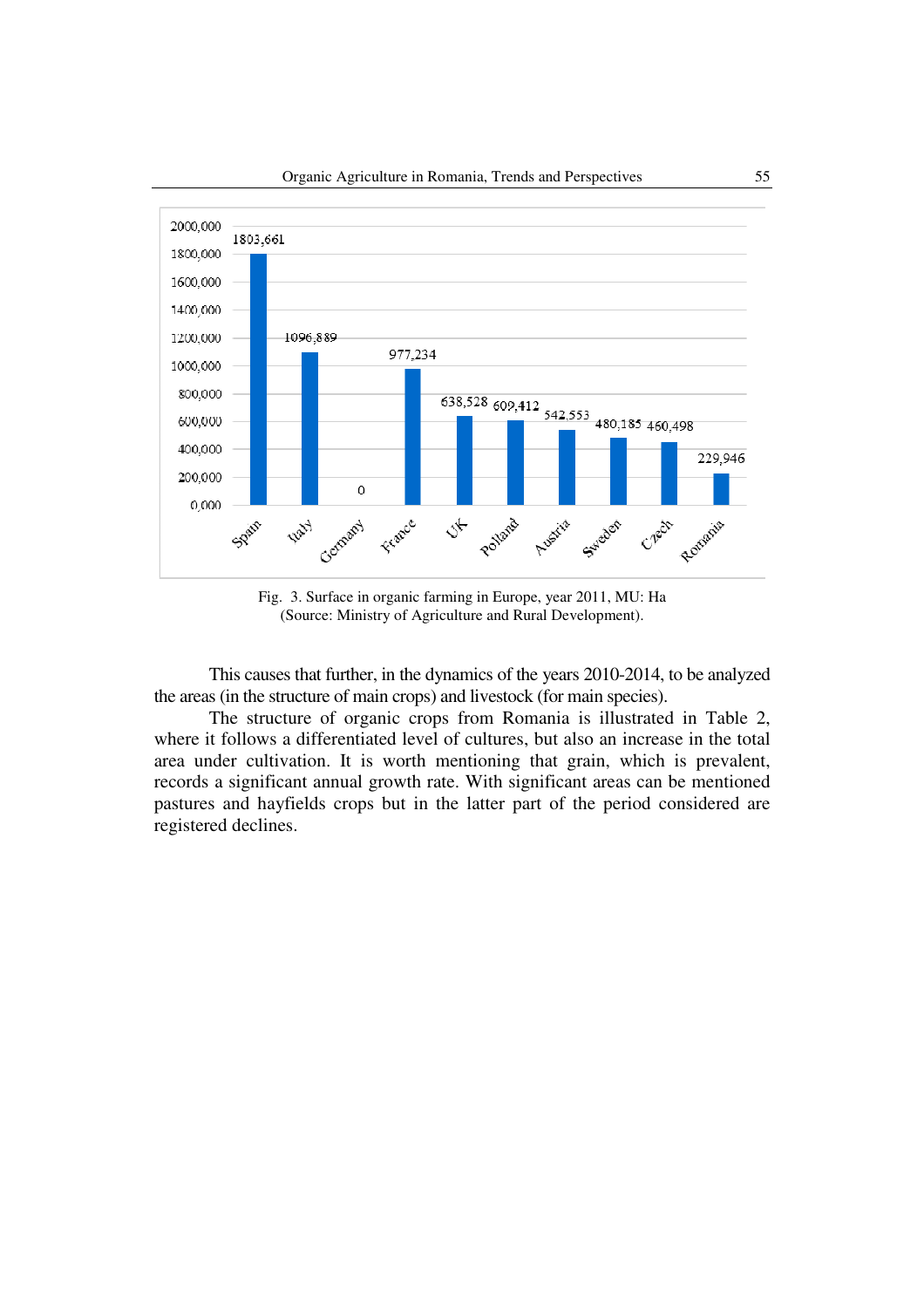|                                                | 2010  |       | 2011  |       | 2012   |       | 2013  |       | 2014   |       |
|------------------------------------------------|-------|-------|-------|-------|--------|-------|-------|-------|--------|-------|
| Crops                                          | Th.ha | $\%$  | Th.ha | $\%$  | Th. ha | $\%$  | Th.ha | $\%$  | Th. ha | $\%$  |
| I. The total area<br>under organic crops       | 182.7 | 100.0 | 229.9 | 100.0 | 288.3  | 100.0 | 301.1 | 100.0 | 289.3  | 100.0 |
| Gains                                          | 72.3  | 39.6  | 79.2  | 34.4  | 105.1  | 36.5  | 109.1 | 36.2  | 102.5  | 35.4  |
| Dried pulses and<br>protein crops              | 5.6   | 3.0   | 3.1   | 1.4   | 2.8    | 1.0   | 2.4   | 0.8   | 2.3    | 0.8   |
| Tuberculifere plants<br>and roots              | 0.5   | 0.3   | 1.1   | 0.5   | 1.1    | 0.4   | 0.7   | 0.2   | 0.6    | 0.2   |
| Industrial crops                               | 10.3  | 5.7   | 4.8   | 2.1   | 11.1   | 3.8   | 13.2  | 4.4   | 13.5   | 4.7   |
| Plants harvested<br>green                      | 10.3  | 5.7   | 4.8   | 2.1   | 11.1   | 3.8   | 13.2  | 4.4   | 13.5   | 4.7   |
| Other crops on<br>arable land                  | 0.6   | 0.3   | 0.9   | 0.4   | 0.0    | 0.0   | 0.3   | 0.1   | 0.0    | 0.0   |
| Vegetables                                     | 0.7   | 0.4   | 0.9   | 0.4   | 0.9    | 0.3   | 1.1   | 0.4   | 1.9    | 0.7   |
| Permanent crops<br>(orchards and<br>vineyards) | 3.1   | 1.7   | 4.2   | 1.8   | 7.8    | 2.7   | 9.4   | 3.1   | 9.4    | 3.3   |
| Permanent crops<br>(pastures and<br>meadows)   | 31.6  | 17.3  | 78.2  | 34.0  | 105.8  | 36.7  | 103.7 | 34.4  | 95.7   | 33.1  |
| Fallow land                                    | 10.2  | 5.6   | 9.8   | 4.2   | 8.8    | 3.1   | 9.5   | 3.2   | 9.1    | 3.1   |
| II. Collection from<br>spontaneous flora       | 77.3  | X     | 338.1 | X     | 1082.1 | X     | 944.5 | X     | 1787.5 | X     |

**Table 2**. Structure of organic crops in Romania for the period 2010-2014\*

Source: Communication of inspection and certification bodies; \* Eurostat Classification

Figure 4 summarizes the evolution of those areas, the adjusted trend line is represented/contoured by the linear function ( $y = 28.44x-56.963$ ), being based on the growth trend and the level of correlation  $(r = 0.89)$ .

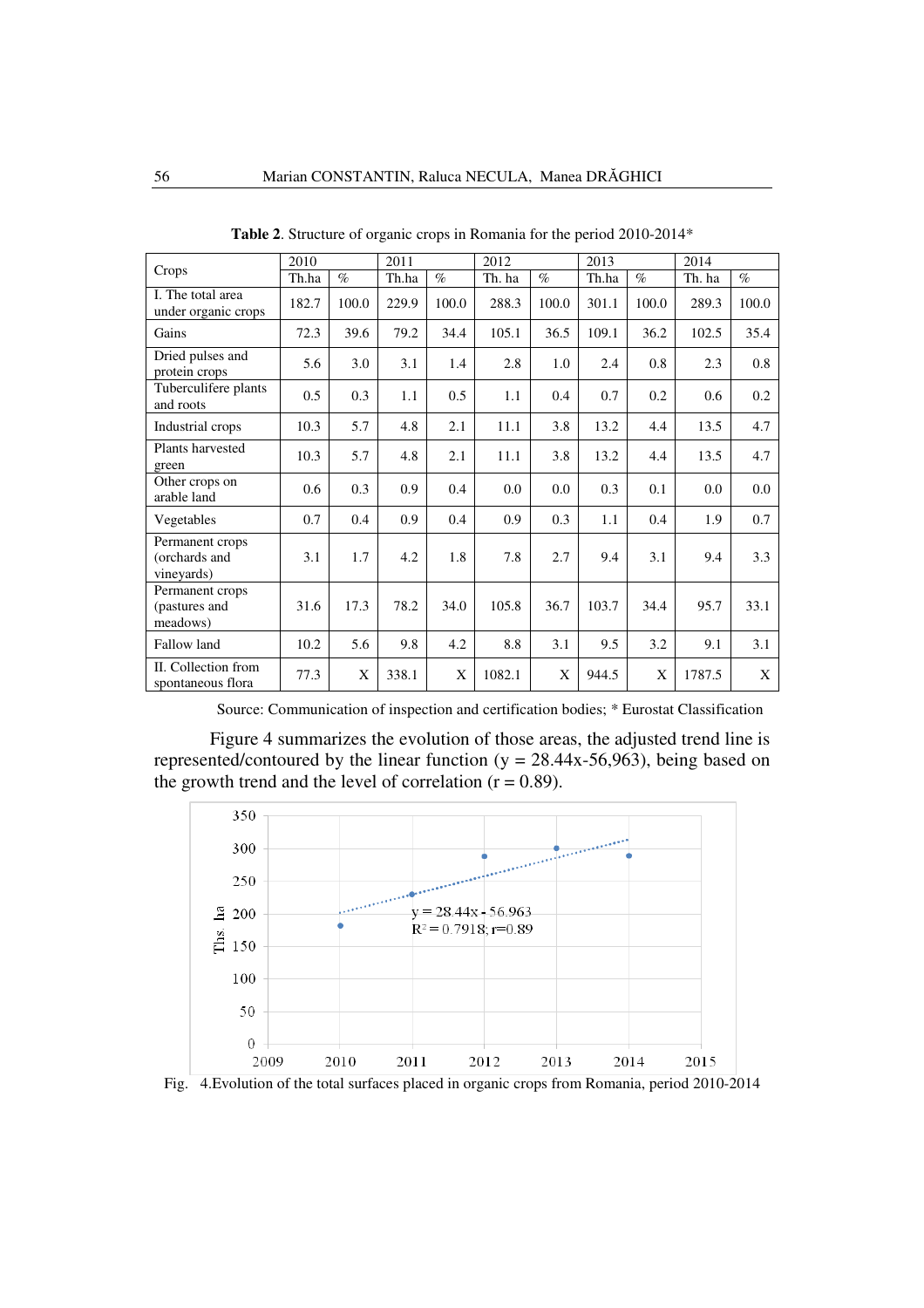The analysis is further illustrated by the evolution of the areas that are exemplified in the dynamics of the period 2010-2014. By using appropriate statistical indicators it is given the possibility of an analysis amplification of the existing structure, are characterized the level and the evolution of these surfaces. From those mentioned, it can be highlighted the following:

| Crops                             | MU    | 2010  | 2011  | 2012   | 2013   | 2014   | Mean             | Standard<br>deviation | Coef. $\overline{of}$<br>variation<br>$(\%)$ | Annual<br>rate $(\% )$ |
|-----------------------------------|-------|-------|-------|--------|--------|--------|------------------|-----------------------|----------------------------------------------|------------------------|
| I. The total area                 | Th.ha | 182.7 | 229.9 | 288.3  | 301.1  | 289.3  | 258.3            | 41.5                  | 16.09                                        | 12.17                  |
| under organic<br>crops            | $\%$  | 100.0 | 125.9 | 157.8  | 164.8  | 158.3  | $\mathcal{X}$    | $\boldsymbol{x}$      | $\boldsymbol{x}$                             | $\boldsymbol{x}$       |
| Grains                            | Th.ha | 72.3  | 79.2  | 105.1  | 109.1  | 102.5  | 93.6             | 14.3                  | 15.31                                        | 9.13                   |
|                                   | $\%$  | 100.0 | 109.5 | 145.4  | 150.9  | 141.8  | $\boldsymbol{x}$ | $\mathcal{X}$         | $\boldsymbol{x}$                             | $\boldsymbol{x}$       |
| Dried pulses                      | Th.ha | 5.6   | 3.1   | 2.8    | 2.4    | 2.3    | 3.2              | 0.9                   | 28.72                                        | $-19.68$               |
| and protein<br>crops              | $\%$  | 100.0 | 56.6  | 49.7   | 43.1   | 41.6   | $\boldsymbol{x}$ | $\boldsymbol{x}$      | $\mathcal{X}$                                | $\mathcal{X}$          |
| Tuberculifere                     | Th.ha | 0.5   | 1.1   | 1.1    | 0.7    | 0.6    | 0.8              | 0.2                   | 28.05                                        | 5.59                   |
| plants and roots                  | $\%$  | 100.0 | 213.1 | 223.0  | 146.9  | 124.3  | $\boldsymbol{x}$ | $\mathcal{X}$         | $\boldsymbol{x}$                             | $\mathcal{X}$          |
| Industrial crops                  | Th.ha | 10.3  | 4.8   | 11.1   | 13.2   | 13.5   | 10.6             | 2.4                   | 22.83                                        | 6.92                   |
|                                   | $\%$  | 100.0 | 46.4  | 107.3  | 127.7  | 130.7  | $\boldsymbol{x}$ | $\mathcal{X}$         | $\boldsymbol{x}$                             | $\boldsymbol{x}$       |
| Plants                            | Th.ha | 10.3  | 4.8   | 11.1   | 13.2   | 13.5   | 10.6             | 2.4                   | 22.83                                        | 6.92                   |
| harvested green                   | $\%$  | 100.0 | 46.4  | 107.3  | 127.7  | 130.7  | $\mathcal{X}$    | $\mathcal{X}$         | $\boldsymbol{x}$                             | $\boldsymbol{x}$       |
| Other crops on                    | Th.ha | 0.6   | 0.9   | 0.0    | 0.3    | 0.0    | 0.4              | 0.3                   | 83.30                                        | $-52.35$               |
| arable land                       | $\%$  | 100.0 | 146.9 | 4.8    | 45.5   | 5.2    | $\mathcal{X}$    | $\boldsymbol{x}$      | $\mathcal{X}$                                | $\boldsymbol{x}$       |
| Vegetables                        | Th.ha | 0.7   | 0.9   | 0.9    | 1.1    | 1.9    | 1.1              | 0.3                   | 29.61                                        | 27.30                  |
|                                   | $\%$  | 100.0 | 124.5 | 122.1  | 145.4  | 262.6  | $\boldsymbol{x}$ | $\boldsymbol{x}$      | $\boldsymbol{x}$                             | $\boldsymbol{x}$       |
| Permanent                         | Th.ha | 3.1   | 4.2   | 7.8    | 9.4    | 9.4    | 6.8              | 2.5                   | 37.14                                        | 32.17                  |
| crops (orchards<br>and vineyards) | $\%$  | 100.0 | 134.7 | 251.6  | 303.9  | 305.2  | $\boldsymbol{x}$ | $\boldsymbol{x}$      | $\mathcal{X}$                                | $\boldsymbol{x}$       |
| Permanent                         | Th.ha | 31.6  | 78.2  | 105.8  | 103.7  | 95.7   | 83.0             | 22.5                  | 27.10                                        | 31.94                  |
| crops (pastures<br>and meadows)   | $\%$  | 100.0 | 247.6 | 335.1  | 328.4  | 303.0  | $\mathcal{X}$    | $\boldsymbol{x}$      | $\mathcal{X}$                                | $\mathcal{X}$          |
| Fallow land                       | Th.ha | 10.2  | 9.8   | 8.8    | 9.5    | 9.1    | 9.5              | 0.4                   | 4.54                                         | $-2.96$                |
|                                   | $\%$  | 100.0 | 95.5  | 86.2   | 93.1   | 88.7   | $\boldsymbol{x}$ | $\mathcal{X}$         | $\boldsymbol{x}$                             | $\boldsymbol{x}$       |
| II. Collection                    | Th.ha | 77.3  | 338.1 | 1082.1 | 944.5  | 1787.5 | 845.9            | 510.6                 | 60.36                                        | 119.29                 |
| from<br>spontaneous<br>flora      | $\%$  | 100.0 | 437.4 | 1400.0 | 1222.0 | 2312.6 | $\boldsymbol{x}$ | $\boldsymbol{x}$      | $\mathcal{X}$                                | $\boldsymbol{x}$       |

**Table 3.** Evolution of crop areas in Romania \*

Source: Communications inspection and certification agency; \* Classification from Eurostat

-the total area occupied by the organic crops for the period under review is in constant growth, the annual average being 258.3 thousand hectares, and the comparison of last year 2014 compared to 2010 showed an increase of + 58.3%. Standard deviation (as difference compared to the average) is by 41.5, and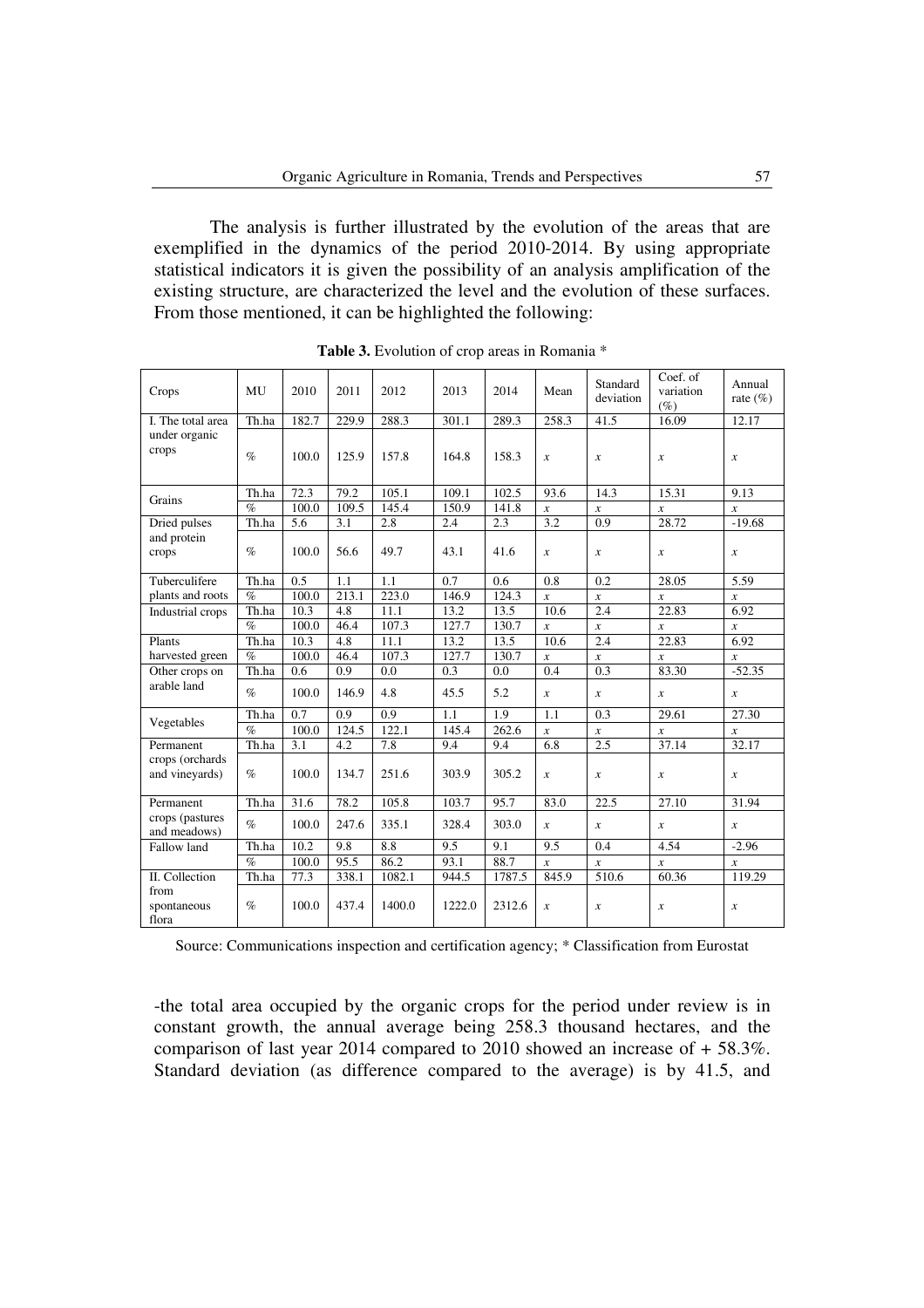coefficient of variation through 16.09% level characterizes a homogenous series, and the annual growth rate in the period under review which is of 12.17%;

-levels of crop area size can be structured as follows: cereals, industrial crops, plants harvested green and permanent crops, which in 2010 recorded the largest areas (between 10.3 and 72.3 thousand hectares), these crops recording also the most significant growth rates; with relatively low areas crops such as vegetables, dried and protein crops, other crops on arable land whose surface is also small, but also decreasing, so that annual rate is negative; vegetable culture which can be said that occupies reduced areas but registering continues annual growth with an annual growth rhythm of 27.30%;

-collection from spontaneous flora valued at surface harvested records the largest surfaces, but also the highest growth rate (119.29%). Annual oscillations, though rising, are very high which is why the standard deviation and coefficient of variation recorded the highest values (510.6 and 60.36% respectively).

The livestock sector, part of the organic farm, is considered a continuation of production capacity, which in this paper covers the main livestock species. The livestock on which was done the production possibilities analysis referred to the following categories: dairy cattle, sheep and goats, hens, pigs, beehives. For the period 2000-2014, the livestock structure is shown in Table 4, and on this basis, the interpretations are concentrated on the values of the calculated indicators from which it can deduct the following:

- The existence of differences in annual herd structures, namely: dairy cows, sheep and goats and chickens hens are registered in all the analyzed years (excluding 2000 for laying hens); for swine herds and beehives are only records from 2014;

- The actual records for the 2000-2014 period are obvious: additional herd trends, so in 2014 compared to 2000 the increase is 16.0 times for dairy cows and 71.3 times for sheep and goats, and for hens in comparison to 2003, the growth is 20.8 times;

- For the same categories of livestock (dairy cows, sheep and goats, laying hens) interpretations of statistical indicators are presented in the following form: the standard deviation and coefficient of variation are given by values with a degree of scattering high in which case they are considered non-homogeneous series; annual growth rate in percent is very significant (if the dairy cows is only 48.7%, in laying hens level reaches 131.9%).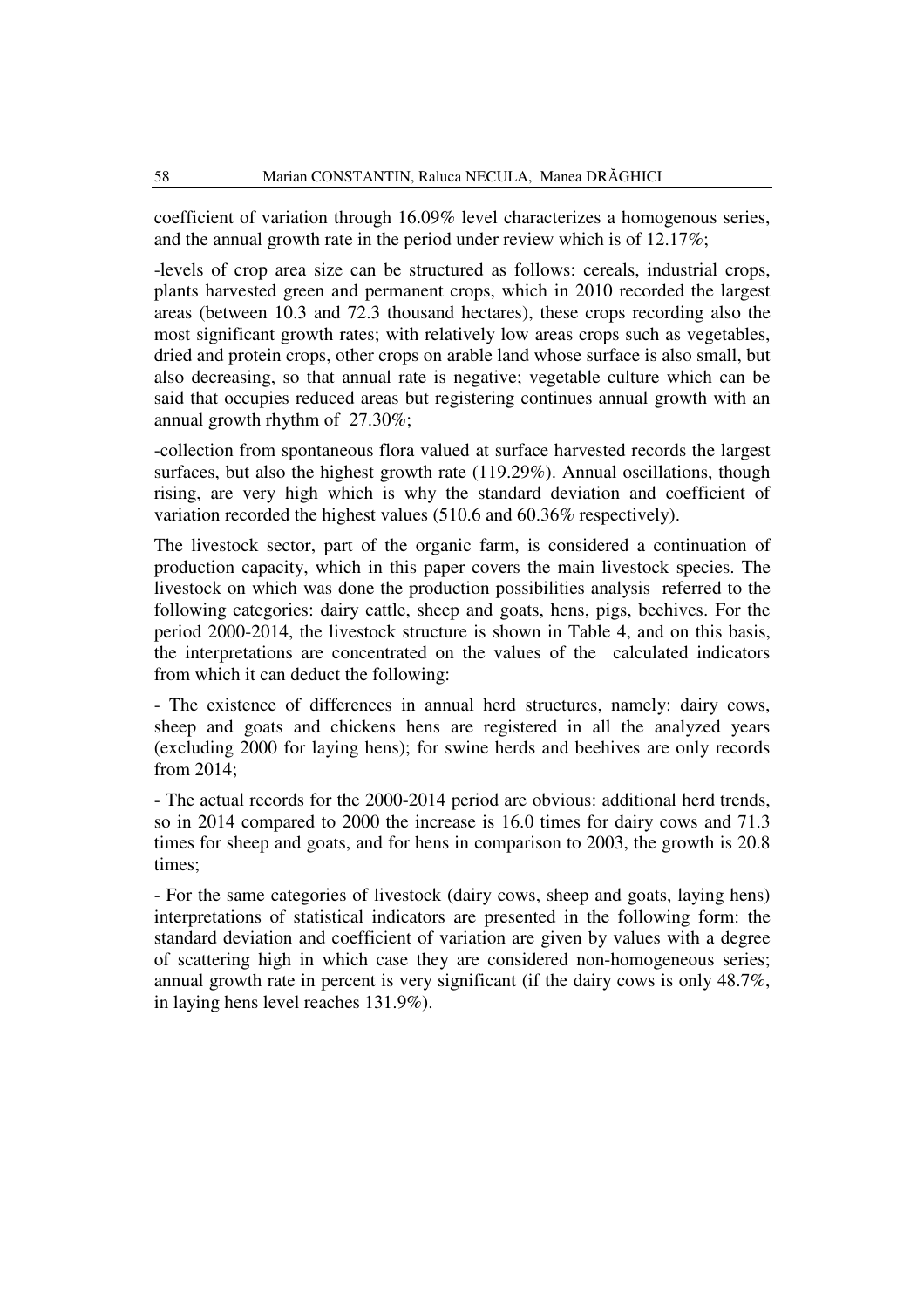| Product         | UM   | 2000                     | 2003                     | 2007     | 2014   | Mean             | Standard<br>deviation | Coef. of<br>variation $(\%)$ | Annual<br>rate $(\%)$ |
|-----------------|------|--------------------------|--------------------------|----------|--------|------------------|-----------------------|------------------------------|-----------------------|
| Dairy           | nr.  | 2100                     | 7200                     | 6265     | 33782  | 9780.8           | 6030                  | 61.7                         | 48.7                  |
| cows            | $\%$ | 100.0                    | 342.9                    | 298.3    | 1608.7 | $\boldsymbol{X}$ | $\boldsymbol{X}$      | X                            | X                     |
| Seep and        | nr.  | 1700                     | 3200                     | 78076    | 121283 | 37542.3          | 43228                 | 115.1                        | 84.0                  |
| goat            | $\%$ | 100.0                    | 188.2                    | 4592.7   | 7134.3 | $\boldsymbol{X}$ | $\boldsymbol{X}$      | X                            | X                     |
| Chickens        | nr.  | $\overline{\phantom{a}}$ | 2000                     | 4720     | 57797  | 14303.4          | 17397                 | 121.6                        | 131.9                 |
| hens            | $\%$ |                          | 100.0                    | 236.0    | 2889.9 | X                | X                     | X                            | X                     |
| Swine           | nr.  | $\overline{\phantom{a}}$ | $\overline{\phantom{a}}$ | -        | 126    | $\boldsymbol{X}$ | X                     | X                            | X                     |
| <b>Beehives</b> | nr.  | .                        | .                        | $\cdots$ | 81.58  | X                | X                     | $\boldsymbol{X}$             | X                     |

**Table 4.** Evolution of the number of animals reared in organic farming in Romania (p. 16)\*

Source: Preliminary research ... (conf. www.maap.ro, accessed on 12.12.2008); Report stage - Stage I Period: October 1 2008-15 January 2009 CONSUMECO no. 92-075 / 1.10.2008

Regarding the image of the organic production capacity in Romania, we can observe a certain annual increase, along with a differentiation in the structure of crop / animal categories, situation supplemented by annual fluctuations that determine rates of annual variation differentiated.

# **3.3. Productions obtained in organic farming in Romania**

Productions made in organic farming represents a qualitative element that complements the knowledge of the situation at national level. The analysis was carried out for the total production achieved, but on the average levels of the main organic crops.

The evolution of total productions made in organic system, presented in Table 5, are played by the quantitative structure of plant products, livestock and processed.

The dynamic levels presented for the period 2000-2007 in absolute and relative terms, are supplemented with statistical indicators by which performance can be highlighted the following aspects: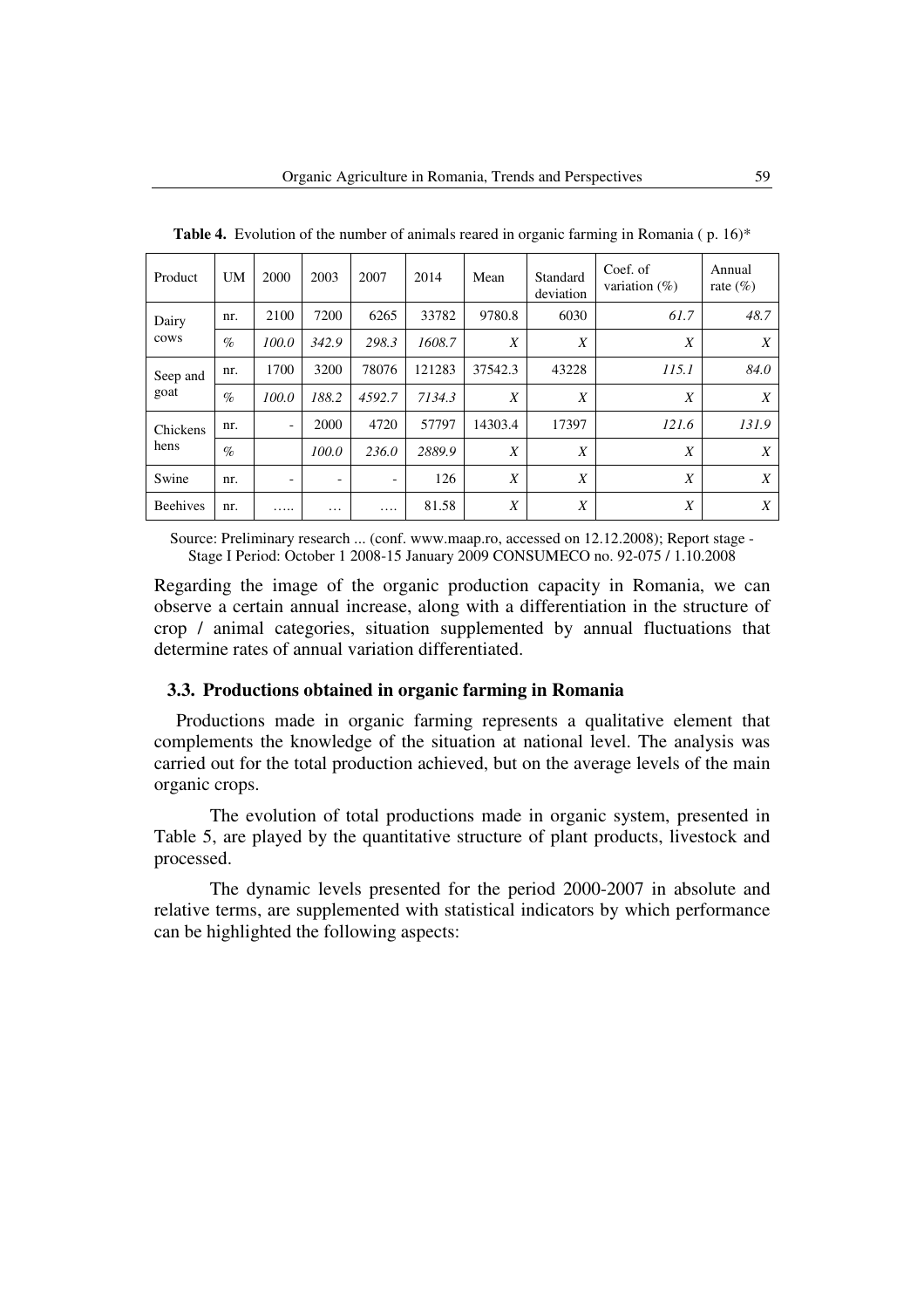| Specification                        | UM                         | 2000                     | 2003   | 2005     | 2007     | Mean                | Standard<br>deviation       | Coef of<br>variation | Annual<br>rate $(\% )$ |  |  |  |  |
|--------------------------------------|----------------------------|--------------------------|--------|----------|----------|---------------------|-----------------------------|----------------------|------------------------|--|--|--|--|
|                                      |                            |                          |        |          |          |                     |                             | $(\%)$               |                        |  |  |  |  |
|                                      |                            |                          |        |          |          | 1.- Crop production |                             |                      |                        |  |  |  |  |
| The total<br>amount of<br>vegetable. | t                          | 13,502                   | 30.400 | 131,898  | 169,312  | 81,948              | 56,798                      | 69.3                 | 43.5                   |  |  |  |  |
| from which:                          | $\%$                       | 100                      | 225.15 | 976.87   | 1253.97  |                     |                             |                      |                        |  |  |  |  |
| Grains                               | t                          | 7,200                    | 14,400 | 55,000   | 65.127   | 32,459              | 19.934                      | 61.4                 | 37.0                   |  |  |  |  |
|                                      | $\%$                       | 100                      | 200    | 763.88   | 904.54   |                     |                             |                      |                        |  |  |  |  |
| Oilseed and                          | $\mathbf t$                | 5,500                    | 12,480 | 45,600   | 52,982   | 30,606              | 21,561                      | 70.4                 | 38.2                   |  |  |  |  |
| protein                              | $\%$                       | 100                      | 226.90 | 829.09   | 963.30   |                     |                             |                      |                        |  |  |  |  |
| Vegetables                           | t                          | 600                      | 2.000  | 7.200    | 3.410    | 4.115               | 1.919                       | 46.6                 |                        |  |  |  |  |
|                                      | $\%$                       | 100                      | 333.33 | 1,200    | 568.33   |                     |                             |                      | 28.2                   |  |  |  |  |
| Fruits                               | t                          |                          | 300    | 1,000    | 1,255    | 599                 | 352                         | 58.8                 | 44.4                   |  |  |  |  |
|                                      | $\%$                       |                          | 100    | 333.33   | 418.33   |                     |                             |                      |                        |  |  |  |  |
| Gathering                            | t                          | 200                      | 320    | 16.748   | 35,236   | 10,333              | 11,487                      | 111.2                | 109.3                  |  |  |  |  |
| wild flora                           | $\%$                       | 100                      | 160    | 8.374    | 17.618   |                     |                             |                      |                        |  |  |  |  |
| Other cultures                       | t                          | 2                        | 900    | 6,350    | 11,302   | 3.987               | 4.183                       | 104.9                | 243.6                  |  |  |  |  |
|                                      | $\%$                       | 100                      | 45,000 | 317,500  | 565,100  |                     |                             |                      |                        |  |  |  |  |
|                                      |                            |                          |        |          |          |                     | 2.- Livestock production    |                      |                        |  |  |  |  |
| Cow milk                             | hl                         | 58,367                   | 92.485 | 100,000  | 85,031   | 88,423              | 14,496                      | 16.4                 | 5.5                    |  |  |  |  |
|                                      | $\%$                       | 100                      | 158.45 | 171.32   | 145.68   |                     |                             |                      |                        |  |  |  |  |
| Sheep milk                           | hl                         | 701                      | 1470   | 13,500   | 13,273   | 6,168               | 5,942                       | 96.3                 | 52.2                   |  |  |  |  |
|                                      | $\%$                       | 100                      | 209.70 | 1,925.82 | 1,893.43 |                     |                             |                      |                        |  |  |  |  |
| Eggs                                 | Th. pcs                    | ÷.                       | 500    | 1820     | 1321     | 1,073               | 399                         | 37.1                 | 27.5                   |  |  |  |  |
|                                      |                            |                          | 100    | 364      | 264.2    |                     |                             |                      |                        |  |  |  |  |
|                                      |                            |                          |        |          |          |                     | 3.- Main products processed |                      |                        |  |  |  |  |
| Sheep cheese                         | t                          | 18                       | 45     | 480      | 510      | 213                 | 218                         | 102.3                | 61.2                   |  |  |  |  |
|                                      | $\%$                       | 100                      | 250    | 2,666.66 | 2,833.33 |                     |                             |                      |                        |  |  |  |  |
| Schweitzer                           | t                          | 23                       | 110    | 268      | 580      | 225                 | 188                         | 83.6                 | 58.6                   |  |  |  |  |
|                                      | $\overline{\mathcal{O}}_0$ | 100                      | 478.26 | 1.165.21 | 2.521.73 |                     |                             |                      |                        |  |  |  |  |
| Pressed cheese                       | t                          | $\overline{a}$           | 220    | 330      | 640      | 351                 | 166                         | 47.3                 | 32.0                   |  |  |  |  |
|                                      | $\%$                       |                          | 100    | 150      | 290.90   |                     |                             |                      |                        |  |  |  |  |
| Canned                               | t                          | $\overline{a}$           | L.     | 50       | 40       |                     |                             |                      |                        |  |  |  |  |
| vegetables and<br>fruits             | $\%$                       | $\overline{\phantom{a}}$ | L,     | 100      | 80       | 42                  | $\overline{4}$              | 83.8                 | 4.6                    |  |  |  |  |
|                                      | t                          | 10                       | 110    | 610      | 1950     |                     |                             |                      |                        |  |  |  |  |
| Honey                                | $\%$                       | 100                      | 1,100  | 6,100    | 19,500   | 543                 | 543                         | 100.1                | 112.4                  |  |  |  |  |

**Table 5.** Evolution of the yields obtained in organic farming in Romania

 Source: Organic farming component of the green economy, www.economia-verde.ro/; Ministry of Agriculture and Rural Development

- Crop production is distinguished by a relevant annual increase (for total crop in 2007 compared to 2000 registered an increase of 1,253.27% and in cropping patterns can be highlighted quantities obtained from wild flora and group of other cultures). Standard deviation levels signifies the highest degree of scattering of the total quantities, followed by cereals, oilseeds and vegetables. Referring to the coefficient of variation as an indicator of data scattering and of the growth rate dynamics may nominate quantities harvested and the products of spontaneous group of other cultures (values are 112.2 and the standard deviation of 14.9% and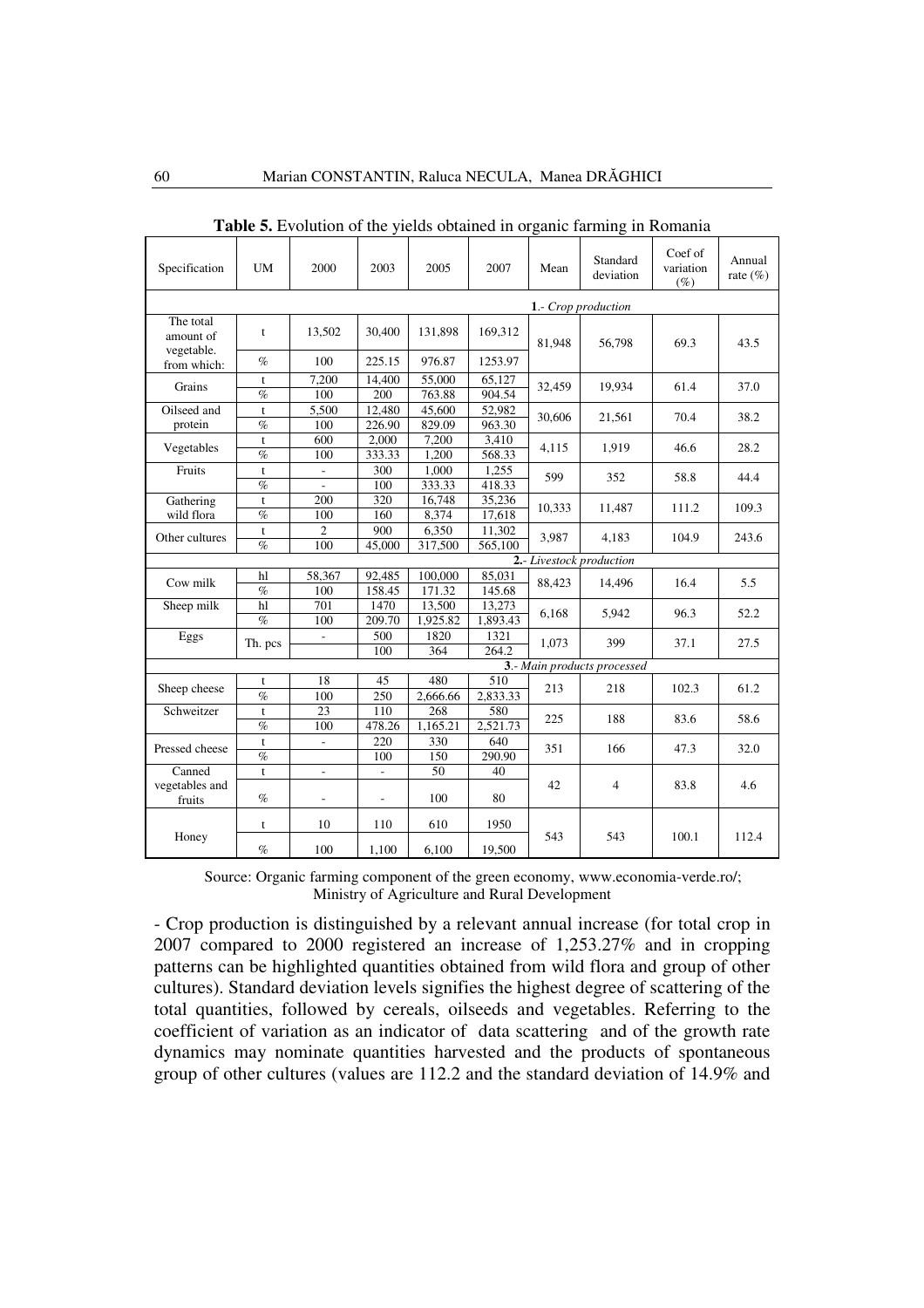for the annual rate of 109.3 and 234.6% respectively);

- animal production frames the same annual growth oscillations, situation which is embossed on all products by comparing the years 2007/2000, with special reference to sheep milk as an increase in 2007 of 18.9 times. Simultaneously the cow milk product has the highest standard deviation value (14,496). Further comparison of variability based on the coefficient of variation and the annual rate analysis, at the production of sheep milk is found the existence of the highest rates (96.3% and 52.2% respectively) which meant a high level of dependence towards the terms of past years;

- The evolution analysis of annual quantities of main products processed for the period 2000-2007 is represented by significant annual increases for most of these products. The level and variation in terms of all the products concerned we can notice the sheep cheese and honey. For these products are registered maximum values for the standard deviation (218 and respectively 543), the coefficient of variation (102. 3% respectively 100.1%) and average rate (61.2%% and 112.4 %) for these products taking into consideration the definite perspective trend of quantitative growth and annual rhythms.

Plotted the evolution of total vegetal production t shown in Fig. 5 is shown by an upward line resulting from the linear regression function ( $y = 25.129$  x -50,258), along with a growth correlation report very significant  $(r = 0.95)$ .



Fig. 5. The total vegetal production evolution in organic system in Romania, 2000-2007

The evolution of average productions in organic farming in Romania is an interpretive indicator whose importance is given not only by the development level of these yields, but also by the results in comparison to other systems commonly practiced in agriculture (non-organic). For the period 2007-2011 these productions were analyzed in comparison quantitatively / percentage, but also in terms of significance represented by the statistics relating to variations in annual rates. The data presented in Table 6 representative accumulate all these problems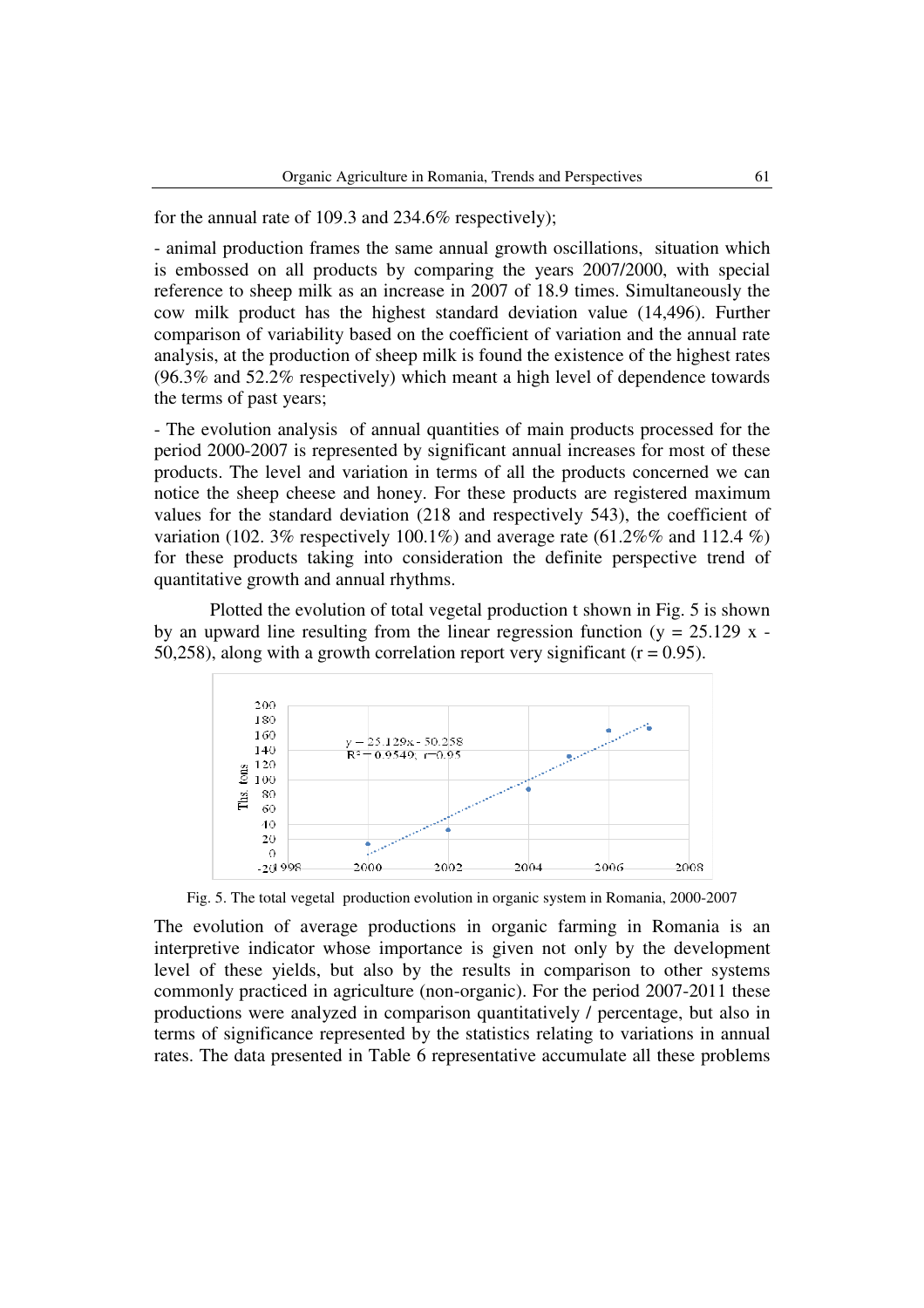of average productions for wheat, cabbage, tomatoes and wine grapes, it can be highlighted the following:

**Table 6.** The average production evolution achieved in the organic agriculture in Romania, 2007-2011

| Specification | UM    | 2007   | 2008   | 2009   | 2010   | 2011   | Mean   | Standard<br>deviation | Variation<br>coef. $(\% )$ | Annual<br>rhythm<br>$\left( \% \right)$ |
|---------------|-------|--------|--------|--------|--------|--------|--------|-----------------------|----------------------------|-----------------------------------------|
| Wheat         | kg/ha | .541   | 3.403  | 2.421  | 2.688  | 3,663  | 2.743  | 632                   | 23.0                       | 24.1                                    |
|               | $\%$  | 100.0  | 220.8  | 157.1  | 174.4  | 237.7  | X      | X                     | X                          | X                                       |
| Cabbage       | kg/ha | 19.364 | 19.680 | 20.724 | 20,858 | 21.807 | 20.487 | 772                   | 3.8                        | 3.01                                    |
|               | $\%$  | 100.0  | 101.6  | 107.0  | 107.7  | 112.6  | X      | X                     | X                          | X                                       |
| Tomatoes      | kg/ha | 12.916 | 15.814 | 15.395 | 15.443 | 17.602 | 15.434 | 1.023                 | 6.6                        | 8.05                                    |
|               | $\%$  | 100.0  | 122.4  | 119.2  | 119.6  | 136.3  | X      | X                     | X                          | X                                       |
|               | kg/ha | 5,537  | 6.275  | 6.255  | 5,155  | 5.649  | 5.774  | 393                   | 6.8                        | 0.50                                    |
| Wine grapes   | $\%$  | 100.0  | 113.3  | 112.9  | 93.1   | 102.0  | X      | X                     | X                          | X                                       |

Source: Organic farming component of the green economy, www.economia-verde.ro/; Ministry of Agriculture and Rural Development

- At all crops we can see annual levels amplified in years, considering significant increases in wheat and tomatoes (resulting from the comparison report 2011/2007 amplifications of the average production level of 37.7% and 36.3%);

- Annual variations in average yields expressed by statistical indicators still reveal a high level of standard deviation at wheat and tomatoes (these values were 632 and 1.023). The coefficient of variation analysis and the annual rate is significant for the wheat crop yields obtained (these values being 23.0% and 24.1%), means by comparison a variability (with homogeneous character), but also an increase from a unit interval to another. Crops of cabbage and grapes for wine the coefficient of variation and the annual rate have values close to the lower limit, so both a low amplitude, and an insignificant increase.

The graphics of the evolutionary level of average production for grains shown in Fig. 6 resulting from the linear function ( $y = 345.67 x + 692.135$ ) falls in the form of a linear growth. The correlation report  $(r = 0.83)$  signifies a strong correlation in the dynamic of years.



Fig. 6. The average productions /ha evolution for cereals grains organic cultivated in Romania, 2006-2012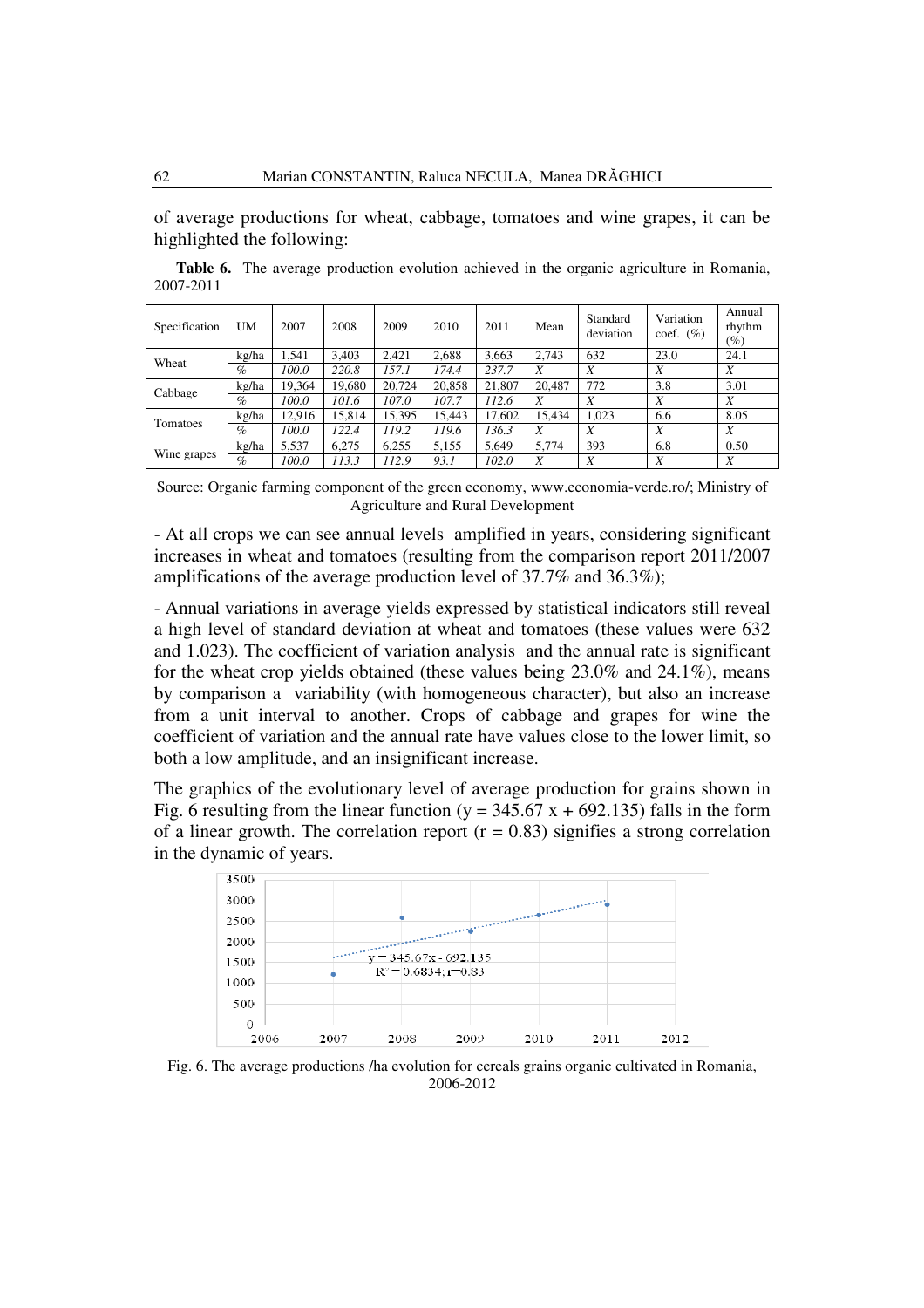One of the main problems especially in organic products marketing is the system of certification that producers must possess. The production system through organic certification is subject to the inspection and certification according to current standards[7]. But transformation costs from an usual farm to an organic far are linked to certification of products, the market reorientation of products and retraining: retrofitting vehicles and machinery, converting land to meet the exclusion of herbicides and phytosanitary treatments[9].

Connected to this concern of total organic production is limited the organic certified production. In the records structure of organic products quantities from Romania, certified organic yields are at a lower level than at the general organic level. Analyzing the data presented in Table 7 on the evolution of average crops certified organic, can be highlighted the following:

|                |           |       |       |       |       | nomania |       |                       |                           |                         |
|----------------|-----------|-------|-------|-------|-------|---------|-------|-----------------------|---------------------------|-------------------------|
| Specification  | <b>UM</b> | 2007  | 2008  | 2009  | 2010  | 2011    | Mean  | Standard<br>deviation | Variation<br>(%)<br>coef. | Annual<br>rhythm $(\%)$ |
| Cereals grains | kg/ha     | .218  | 2,583 | 2.252 | 2,652 | 2.911   | 2,324 | 471                   | 20.3                      | 24.34                   |
|                | $\%$      | 100.0 | 212.0 | 184.8 | 217.7 | 239.0   | X     | X                     | Χ                         | X                       |
| Cabbage        | t/ha      | 13.5  | 15.7  | 14.5  | 14.6  | 15.2    | 14.7  | 0.616                 | 4.2                       | 3.01                    |
|                | $\%$      | 100.0 | 116.2 | 107.0 | 107.7 | 112.6   | X     | X                     | X                         | Χ                       |
| Tomatoes       | t/ha      | 9.7   | 11.1  | 10.8  | 10.8  | 12.3    | 10.9  | 0.615                 | 5.6                       | 6.17                    |
|                | $\%$      | 100.0 | 113.6 | 110.6 | 111.0 | 127.1   | X     | X                     | X                         | X                       |
| Grapes for     | kg/ha     | 3.258 | 3.752 | 3.758 | 2,927 | 3.486   | 3,436 | 275                   | 8.0                       | 1.71                    |
| wine           | $\%$      | 100.0 | 115.2 | 115.4 | 89.9  | 107.0   | X     | Χ                     | X                         | X                       |
|                | kg/ha     | 4.296 | 4.212 | 5.044 | 5.249 | 4.999   | 4.760 | 405                   | 8.5                       | 3.86                    |
| Apple          | $\%$      | 100.0 | 98.0  | 117.4 | 122.2 | 116.4   | X     | Χ                     | Χ                         | X                       |
|                | kg/ha     | 2.067 | 2,605 | 2.338 | 3,895 | 3.595   | 2.900 | 676                   | 23.3                      | 14.83                   |
| Pear           | $\%$      | 100.0 | 126.0 | 113.1 | 188.4 | 173.9   | X     | X                     | X                         | X                       |

**Table 7.** The average productions evolution for the certified crops in organic agriculture from Romania

Source: Organic farming component of the green economy, www.economia-verde.ro/; Ministry of Agriculture and Rural Development

- The productions yields obtained in years are increasing. By comparing the level of 2013 with 2007 there were increases of the analyzed crops between 7.0% and 139.0%;

- Annual variations are reported for these productions, so high levels for the standard deviation for most crops, a phenomenon that is effectively connected with the existence of annual growth of production;

- Coefficient of variation means annual increases productions considered homogeneous for all cultures;

- The annual growth rate is differentiated, so for the crops analyzed: high growth rates for grains and pear (24.34% and 14.83%), medium for cabbage, tomato and apple (3.01%, 6.17% and 3.68% respectively) and small increases in wine grapes  $(1.71\%)$ .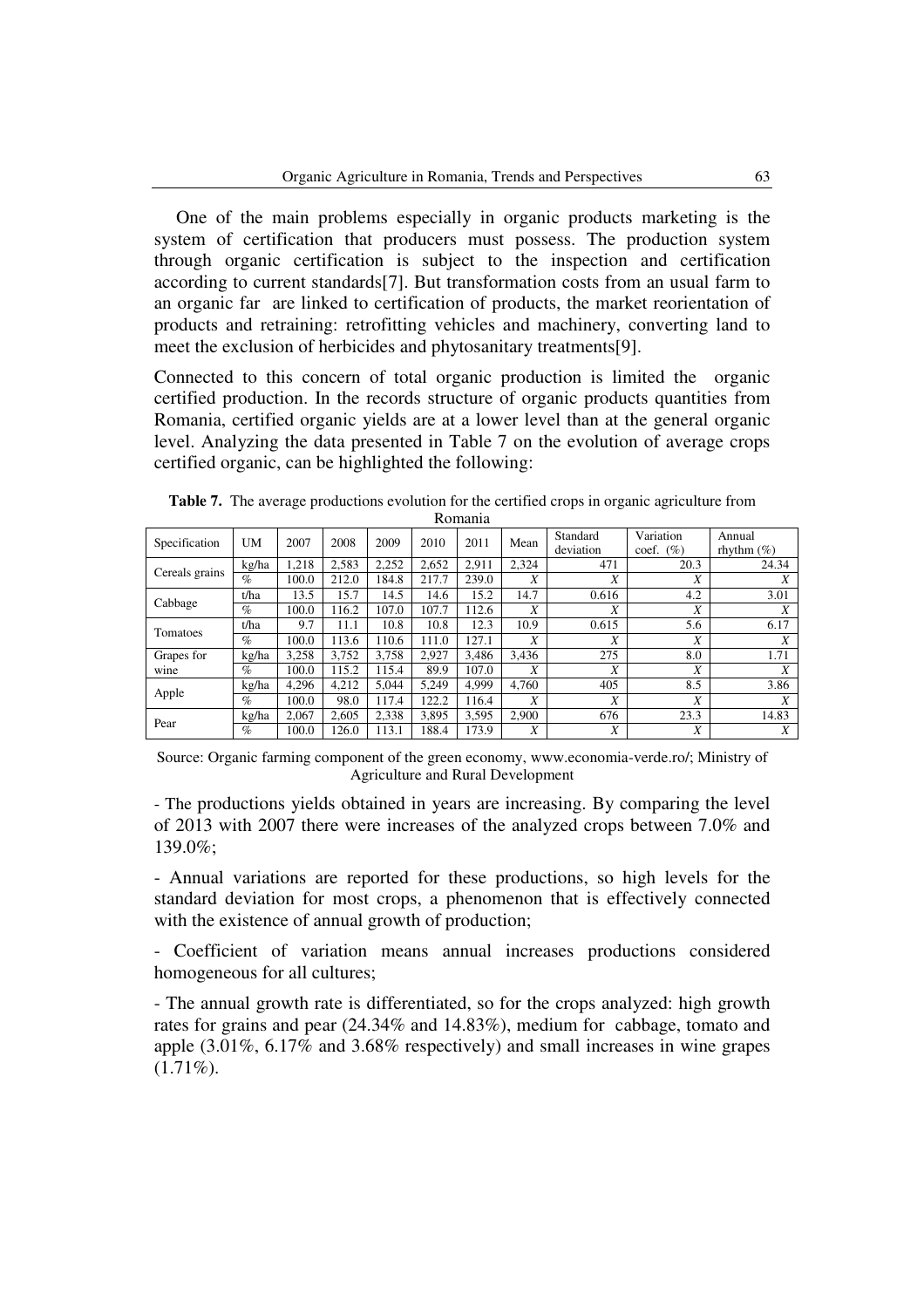All questions arising from the analysis of organic production growth emerges a trend but subjected to manifested annual variations. This phenomenon is related on the one hand to the organizational aspect, and secondly the possibility of applying the most appropriate technologies.

#### **Conclusions**

From the pursued and achieved study through the indicators system for the 2000-2011 period can be summarized several issues relating to trends and prospects of organic farming in Romania.

(Conclusion 1) Increased number of organic operators (producers, processors and traders, importers and exporters) is justified at national level by the effective implementation aspect in all activities / works existing in the entire agro food chain of organic products. Today it is put the question of the necessity to respect the Community and national law on organic production and indications arising from inspection visits conducted by inspection bodies and certification.

 (Conclusion 2) Organic production capacities increase in the vegetal sector (referring to crop areas) projecting growth rates standing alongside the existence of variations in levels of production capacity. The levels structure of these capacity, with reference to the area occupied by organic farming can be identified: cereal crops, industrial crops, plants harvested green and permanent crops that occupy the largest areas, but also the most significant growth rates; crops with relatively low surfaces such as dried legumes and protein crops, other crops on arable land whose surface is already low and decreasing, so that the annual rate is negative; vegetables grow on small areas but has a significant annual increase; collections of spontaneous flora evaluated at harvested area for which is registered the largest areas, but also the highest growth rate.

(Conclusion 3) Livestock sector (focused on the following categories: dairy cattle, sheep and goats, hens, swine, bees) indicates the existence of differences namely: dairy cows, sheep and goats and laying hens, are registered effectives in all years of the analyzed period (with the exception of 2000 for laying hens); for swine herds and beehives registers are only in 2014, having also increasing trends. For these animals the standard deviation and coefficient of variation values are represented by a very high degree of scattering, at which can be added a very significant annual growth.

(Conclusion 4) Vegetal production quantitatively analyzed registers growths, but which manifests differences in annual growth and crop structure (with significant increases in total crop production quantities obtained of spontaneous flora and group of other crops). For livestock it may be mentioned amounts related to milk sheep product who experienced the most significant growth (of 18.9 times in 2007 compared to 2000), together with the existence of the highest values of the